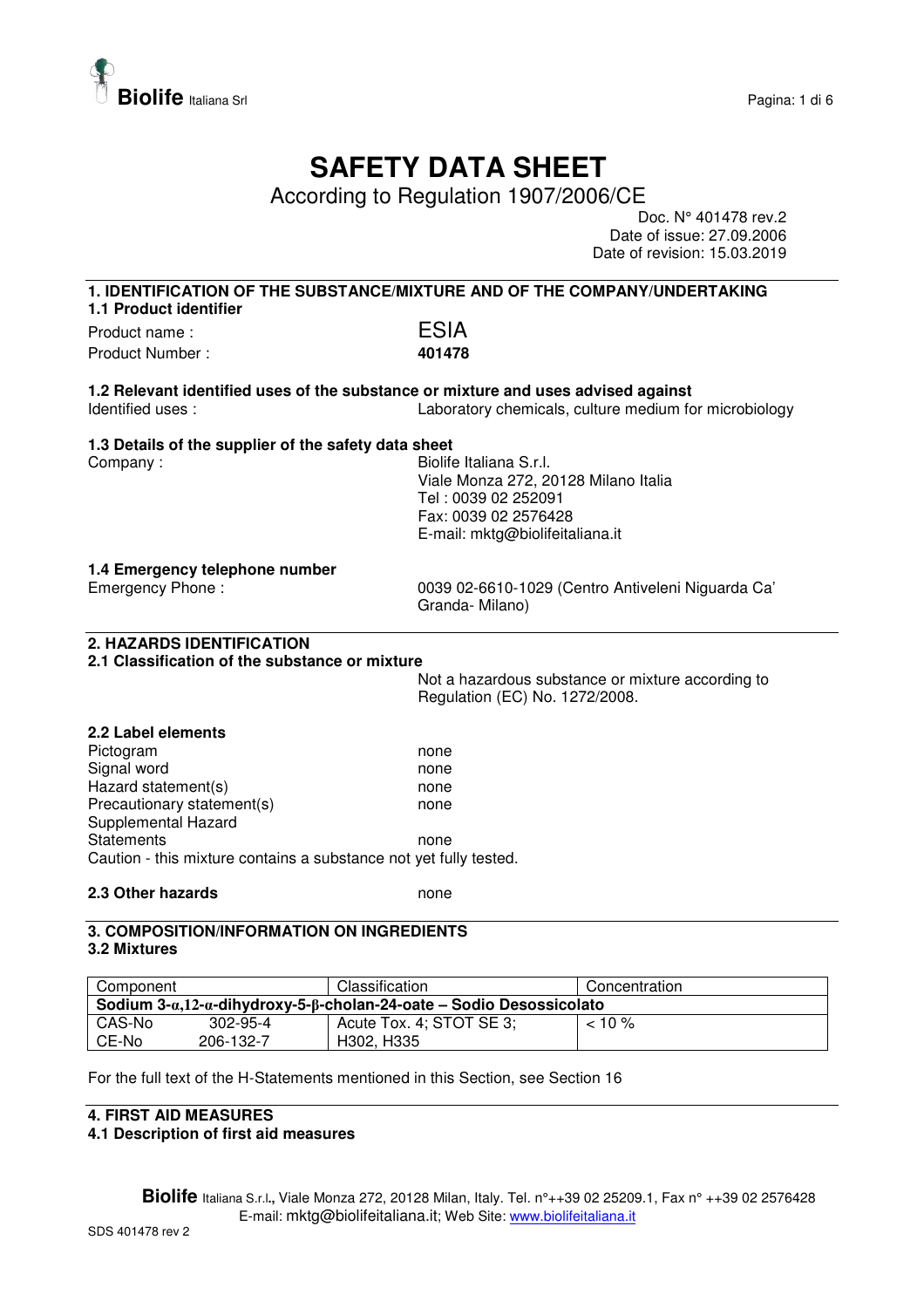

| If inhaled                                                                                                                             | If breathed in, move person into fresh air. If not breathing,<br>give artificial respiration.                                   |
|----------------------------------------------------------------------------------------------------------------------------------------|---------------------------------------------------------------------------------------------------------------------------------|
| In case of skin contact                                                                                                                | Wash off with soap and plenty of water.                                                                                         |
| In case of eye contact                                                                                                                 | Flush eyes with water as a precaution.                                                                                          |
| If swallowed                                                                                                                           | Never give anything by mouth to an unconscious person.<br>Rinse mouth with water.                                               |
| 4.2 Most important symptoms and effects, both acute and delayed                                                                        | To the best of our knowledge, the chemical, physical, and<br>toxicological properties have not been thoroughly<br>investigated. |
| 4.3 Indication of any immediate medical attention and special treatment needed<br>no data available                                    |                                                                                                                                 |
| <b>5. FIREFIGHTING MEASURES</b>                                                                                                        |                                                                                                                                 |
| 5.1 Extinguishing media                                                                                                                |                                                                                                                                 |
| Suitable extinguishing media                                                                                                           | Use water spray, alcohol-resistant foam, dry chemical or<br>carbon dioxide.                                                     |
| 5.2 Special hazards arising from the substance or mixture                                                                              | Carbon oxides, Sulfur oxides, Sodium oxides                                                                                     |
|                                                                                                                                        |                                                                                                                                 |
| 5.3 Advice for firefighters                                                                                                            | Wear self contained breathing apparatus for fire fighting if<br>necessary.                                                      |
| 5.4 Further information                                                                                                                | no data available                                                                                                               |
| <b>6. ACCIDENTAL RELEASE MEASURES</b>                                                                                                  |                                                                                                                                 |
| 6.1 Personal precautions, protective equipment and emergency procedures                                                                |                                                                                                                                 |
|                                                                                                                                        | Avoid dust formation. Avoid breathing vapors, mist or gas.<br>Ensure adequate ventilation. Avoid breathing dust.                |
| <b>6.2 Environmental precautions</b>                                                                                                   | Do not let product enter drains.                                                                                                |
| 6.3 Methods and materials for containment and cleaning up<br>Sweep up and shovel. Keep in suitable, closed containers<br>for disposal. |                                                                                                                                 |
| 6.4 Reference to other sections                                                                                                        | For disposal see section 13.                                                                                                    |
| 7. HANDLING AND STORAGE                                                                                                                |                                                                                                                                 |
| 7.1 Precautions for safe handling                                                                                                      | Provide appropriate exhaust ventilation at places where dust<br>is formed                                                       |
| 7.2 Conditions for safe storage, including any incompatibilities                                                                       | Keep container tightly closed in a dry and well-ventilated<br>place. Store in cool place. Hygroscopic. Avoid moisture.          |
| 7.3 Specific end uses                                                                                                                  | Apart from the uses mentioned in section 1.2 no other<br>specific uses are stipulated                                           |
| <b>0 EVDOCUDE CONTROL CIRERCANAL RROTECTION</b>                                                                                        |                                                                                                                                 |

#### **8. EXPOSURE CONTROLS/PERSONAL PROTECTION 8.1 Control parameters**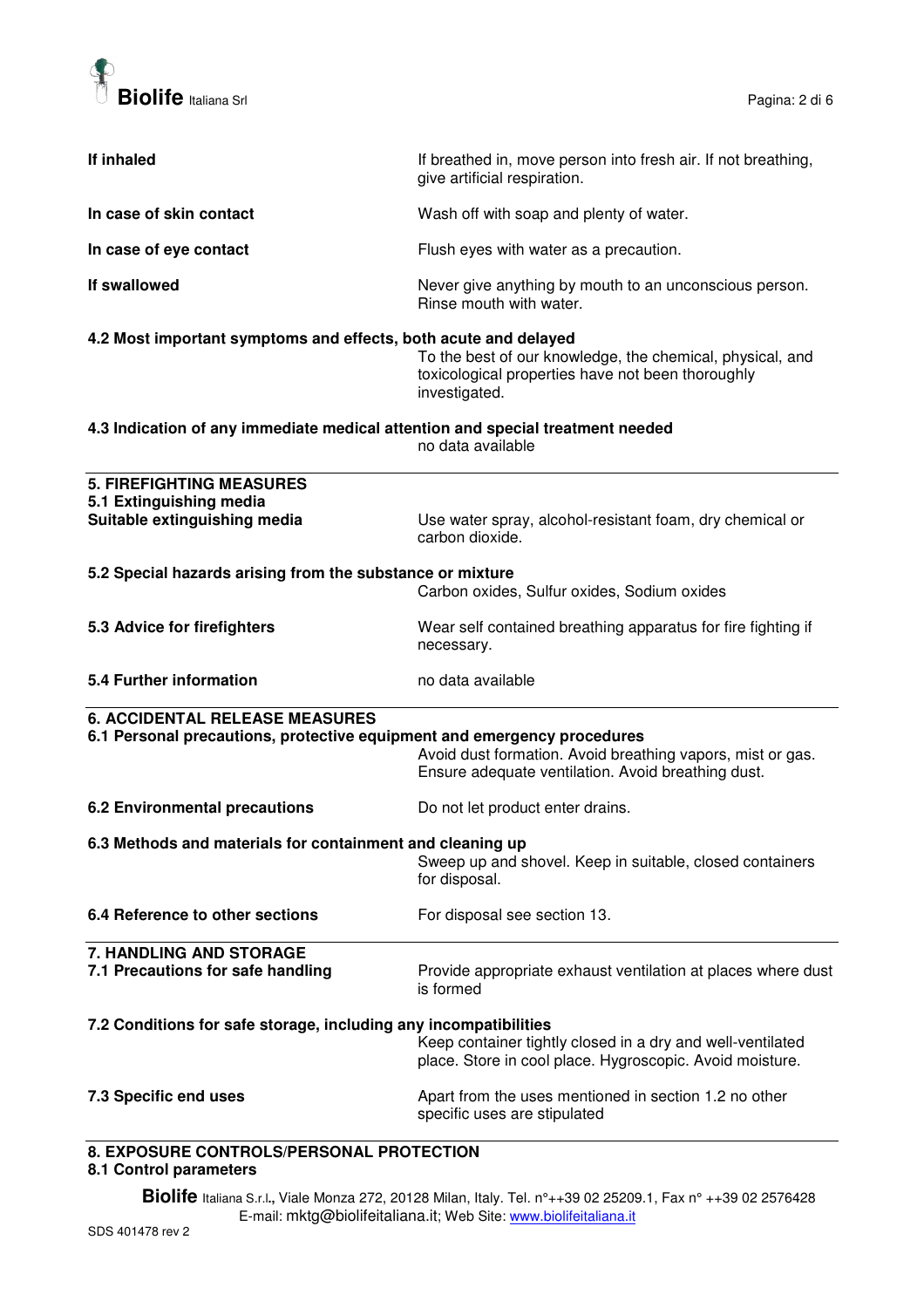

#### **Components with workplace control parameters**

|                                                             | It doesn't contain substances with occupational exposure<br>limit value.                                                                                                                                                                                                                                                                                                                                                                                                     |
|-------------------------------------------------------------|------------------------------------------------------------------------------------------------------------------------------------------------------------------------------------------------------------------------------------------------------------------------------------------------------------------------------------------------------------------------------------------------------------------------------------------------------------------------------|
| 8.2 Exposure controls<br>Appropriate engineering controls   | Handle in accordance with good industrial hygiene and<br>safety practice.                                                                                                                                                                                                                                                                                                                                                                                                    |
| Personal protective equipment<br><b>Eye/face protection</b> | Use equipment for eye protection tested and approved<br>under appropriate government standards such as NIOSH<br>(US) or EN 166(EU).                                                                                                                                                                                                                                                                                                                                          |
| <b>Skin protection</b>                                      | Handle with gloves. Gloves must be inspected prior to use.<br>Use proper glove removal technique (without touching<br>glove's outer surface) to avoid skin contact with this product.<br>Dispose of contaminated gloves after use in accordance with<br>applicable laws and good laboratory practices.<br>Wash and dry hands.<br>The selected protective gloves have to satisfy the<br>specifications of EU Directive 89/686/EEC and the standard<br>EN 374 derived from it. |
| <b>Body Protection</b>                                      | The type of protective equipment must be selected<br>according to the concentration and amount of the dangerous<br>substance at the specific workplace.                                                                                                                                                                                                                                                                                                                      |
| <b>Respiratory protection</b>                               | Respiratory protection is not required. Where protection from<br>nuisance levels of dusts are desired, use type P1 (EN 143)<br>dust masks. Use respirators and components tested and<br>approved under appropriate government standards such as<br>NIOSH (US) or CEN (EU).                                                                                                                                                                                                   |

#### **9. PHYSICAL AND CHEMICAL PROPERTIES**

| 9.1 Information on basic physical and chemical properties |                                           |
|-----------------------------------------------------------|-------------------------------------------|
| a) Appearance                                             | gray-beige powder                         |
| b) Odour                                                  | no data available                         |
| c) Odour Threshold                                        | no data available                         |
| d) pH                                                     | $6.8 - 7.2$ at 25 °C at use concentration |
| e) Melting point/freezing                                 |                                           |
| point                                                     |                                           |
| Melting point/range:                                      | no data available                         |
| f) Initial boiling point and                              |                                           |
| boiling range                                             | no data available                         |
| g) Flash point                                            | no data available                         |
| h) Evapouration rate                                      | no data available                         |
| i) Flammability (solid, gas)                              | no data available                         |
| j) Upper/lower                                            |                                           |
| flammability or                                           |                                           |
| explosive limits                                          | no data available                         |
| k) Vapour pressure                                        | no data available                         |
| I) Vapour density                                         | no data available                         |
| m) Relative density                                       | no data available                         |
| n) Water solubility                                       | no data available                         |
| o) Partition coefficient: noctanol/                       |                                           |
| water                                                     | no data available                         |
| p) Auto-ignition                                          |                                           |
|                                                           |                                           |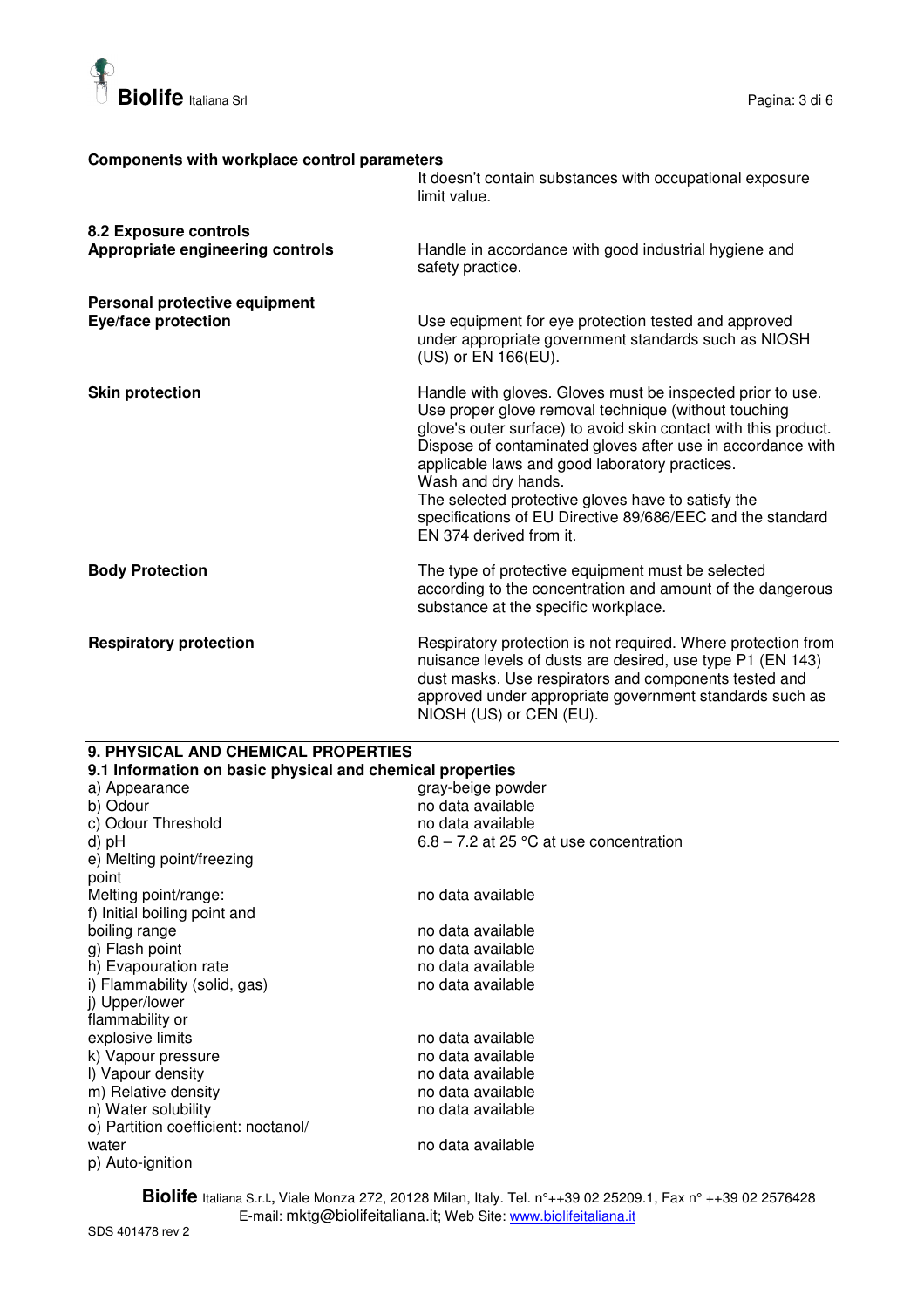

| temperature<br>q) Decomposition<br>temperature<br>r) Viscosity<br>s) Explosive properties<br>t) Oxidizing properties | no data available<br>no data available<br>no data available<br>no data available<br>no data available                                                               |
|----------------------------------------------------------------------------------------------------------------------|---------------------------------------------------------------------------------------------------------------------------------------------------------------------|
| 9.2 Other safety information                                                                                         | no data available                                                                                                                                                   |
|                                                                                                                      |                                                                                                                                                                     |
| <b>10. STABILITY AND REACTIVITY</b><br>10.1 Reactivity                                                               | no data available                                                                                                                                                   |
| <b>10.2 Chemical stability</b>                                                                                       | no data available                                                                                                                                                   |
| 10.3 Possibility of hazardous reactions                                                                              | no data available                                                                                                                                                   |
| 10.4 Conditions to avoid                                                                                             | no data available                                                                                                                                                   |
| 10.5 Incompatible materials                                                                                          | Strong oxidizing agents                                                                                                                                             |
| 10.6 Hazardous decomposition products                                                                                | no data available                                                                                                                                                   |
| <b>11. TOXICOLOGICAL INFORMATION</b><br>11.1 Information on toxicological effects<br><b>Acute toxicity</b>           | no data available                                                                                                                                                   |
| <b>Skin corrosion/irritation</b>                                                                                     | no data available                                                                                                                                                   |
| Serious eye damage/eye irritation                                                                                    | no data available                                                                                                                                                   |
| Respiratory or skin sensitisation                                                                                    | no data available                                                                                                                                                   |
| Germ cell mutagenicity                                                                                               | no data available                                                                                                                                                   |
| Carcinogenicity                                                                                                      | IARC: No component of this product present at levels<br>greater than or equal to 0.1% is identified as probable,<br>possible or confirmed human carcinogen by IARC. |
| <b>Reproductive toxicity</b>                                                                                         | no data available                                                                                                                                                   |
| Specific target organ toxicity - single exposure                                                                     | no data available                                                                                                                                                   |
| Specific target organ toxicity - repeated exposure<br>no data available                                              |                                                                                                                                                                     |
| <b>Aspiration hazard</b>                                                                                             | no data available                                                                                                                                                   |
| <b>Potential health effects</b><br><b>Inhalation</b>                                                                 | May be harmful if inhaled. Causes respiratory tract irritation.                                                                                                     |
| Ingestion                                                                                                            | May be harmful if swallowed.                                                                                                                                        |
| <b>Skin</b>                                                                                                          | May be harmful if absorbed through skin. Causes skin<br>irritation.                                                                                                 |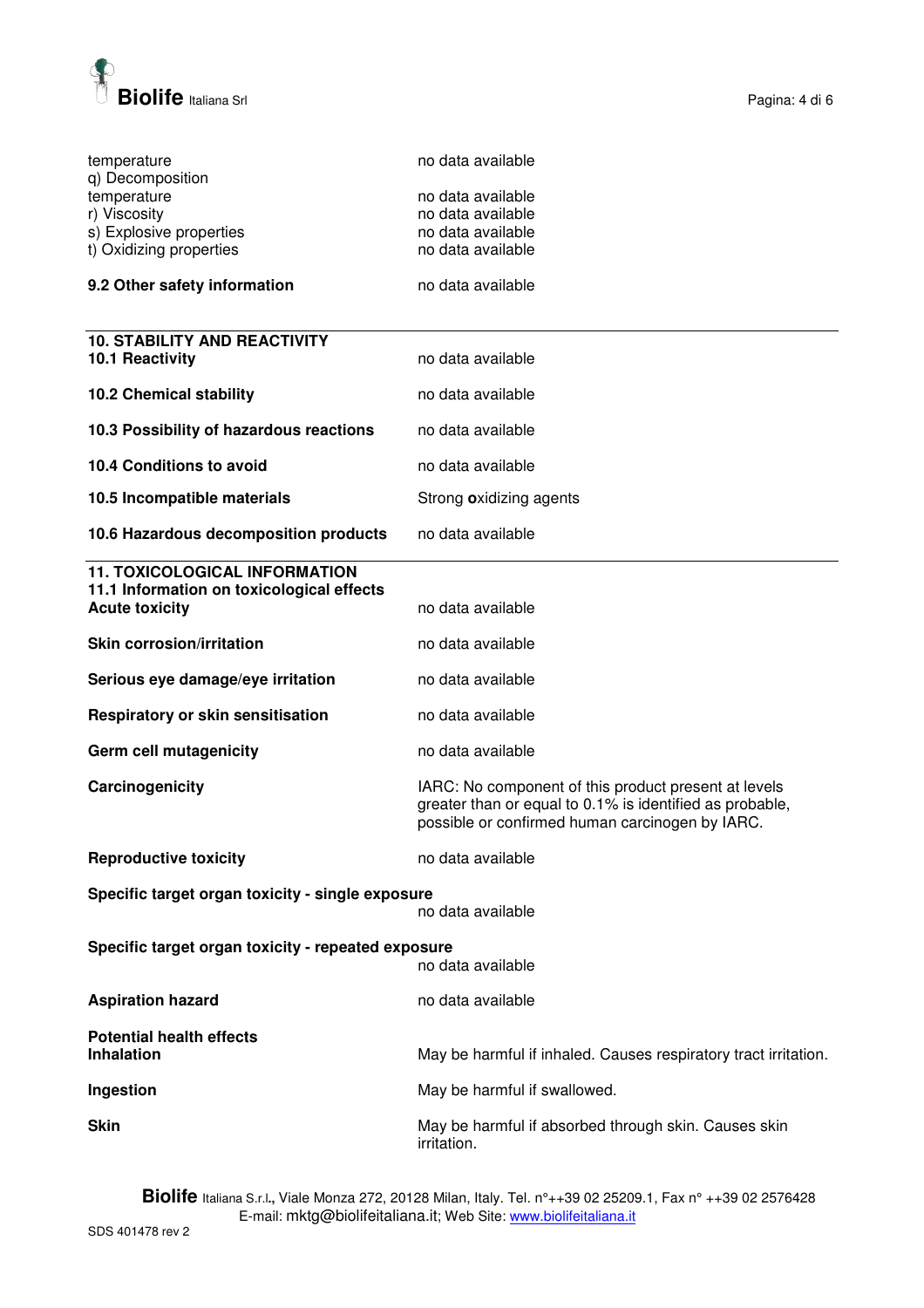

| <b>Eyes</b>                                                                                                           | May causes eye irritation.                                                                                                                                                                                                                                 |
|-----------------------------------------------------------------------------------------------------------------------|------------------------------------------------------------------------------------------------------------------------------------------------------------------------------------------------------------------------------------------------------------|
| <b>Signs and Symptoms of Exposure</b>                                                                                 | To the best of our knowledge, the chemical, physical, and<br>toxicological properties have not been thoroughly<br>investigated.                                                                                                                            |
| <b>Additional Information</b>                                                                                         | RTECS: no data available                                                                                                                                                                                                                                   |
| <b>12. ECOLOGICAL INFORMATION</b><br><b>12.1 Toxicity</b>                                                             | no data available                                                                                                                                                                                                                                          |
| 12.2 Persistence and degradability                                                                                    | no data available                                                                                                                                                                                                                                          |
| 12.3 Bioaccumulative potential                                                                                        | no data available                                                                                                                                                                                                                                          |
| 12.4 Mobility in soil                                                                                                 | no data available                                                                                                                                                                                                                                          |
| 12.5 Results of PBT and vPvB assessment no data available                                                             |                                                                                                                                                                                                                                                            |
| 12.6 Other adverse effects                                                                                            | no data available                                                                                                                                                                                                                                          |
| <b>13. DISPOSAL CONSIDERATIONS</b><br>13.1 Waste treatment methods<br><b>Product</b><br><b>Contaminated packaging</b> | Offer surplus and non-recyclable solutions to a licensed<br>disposal company. Dissolve or mix the material with a<br>combustible solvent and burn in a chemical incinerator<br>equipped with an afterburner and scrubber.<br>Dispose of as unused product. |
| <b>14. TRANSPORT INFORMATION</b>                                                                                      |                                                                                                                                                                                                                                                            |
| 14.1 UN number                                                                                                        | ADR/RID: - IMDG: - IATA: -                                                                                                                                                                                                                                 |
| 14.2 UN proper shipping name                                                                                          | ADR/RID: Not dangerous goods<br>IMDG: Not dangerous goods<br>IATA: Not dangerous goods                                                                                                                                                                     |
| 14.3 Transport hazard class(es)                                                                                       | ADR/RID: - IMDG: - IATA: -                                                                                                                                                                                                                                 |
| 14.4 Packaging group                                                                                                  | ADR/RID: - IMDG: - IATA: -                                                                                                                                                                                                                                 |
| <b>14.5 Environmental hazards</b>                                                                                     | ADR/RID: no IMDG Marine pollutant: no IATA: no                                                                                                                                                                                                             |
| 14.6 Special precautions for user                                                                                     | no data available                                                                                                                                                                                                                                          |

#### **15. REGULATORY INFORMATION**

This safety datasheet complies with the requirements of Regulation (EC) No. 1907/2006.

#### **15.1 Safety, health and environmental regulations/legislation specific for the substance or mixture**  no data available

#### 15.2 Chemical Safety Assessment no data available

# **16. OTHER INFORMATION**<br>Acute Tox.

Acute Tox. Acute toxicity Harmful if swallowed.